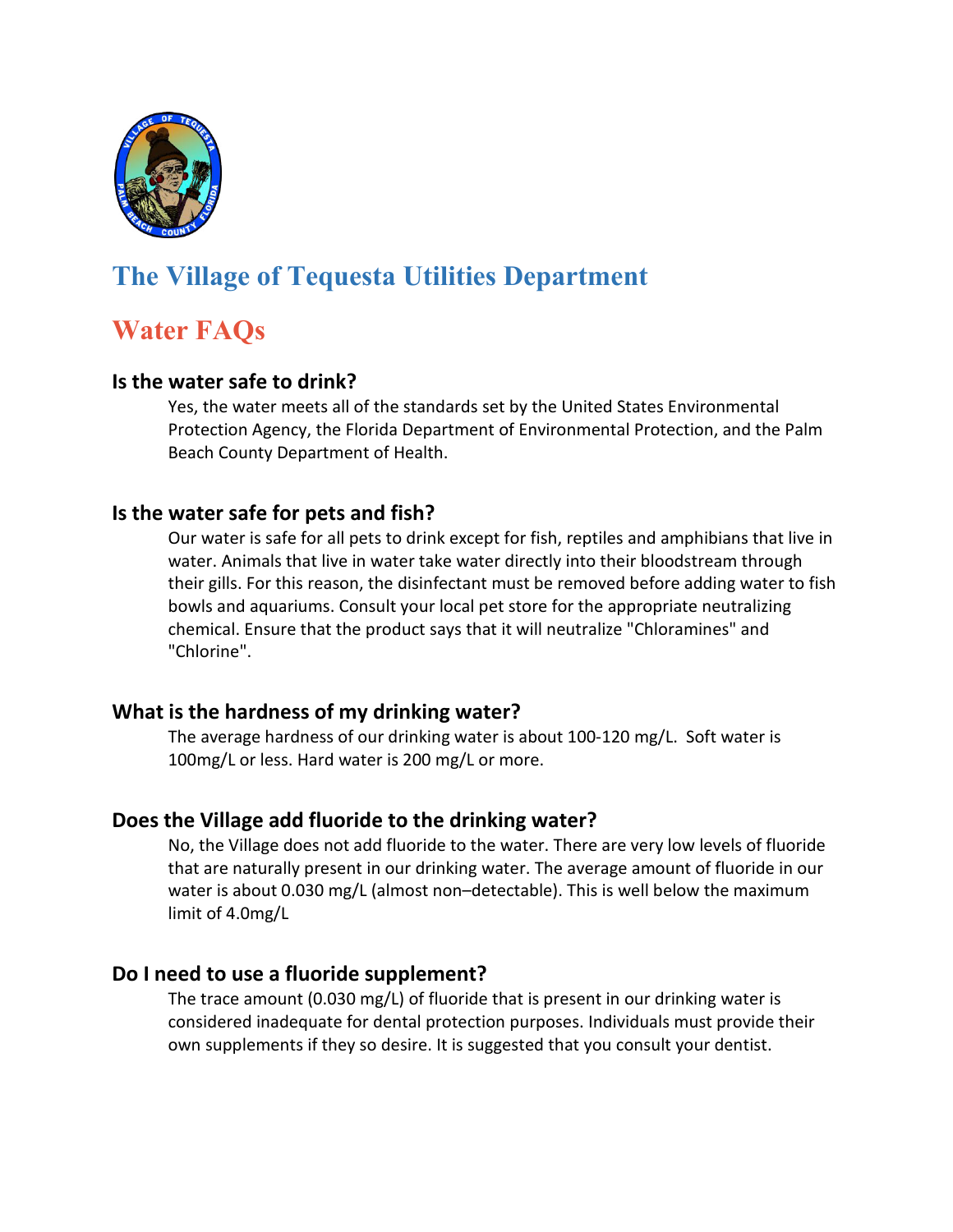#### **Disinfection: Why do we use Mono-chloramine? (Not Chlorine)**

Mono-chloramine is a compound that uses both chlorine and ammonia. This disinfectant is used so that the chlorine does not react with certain organic material that occurs naturally in almost all ground water. The Village also temporarily changes the disinfection treatment procedure to free chlorine once a year. This conversion to chlorine allows us to perform a water distribution system purge as recommended by the Department of Environmental Protection. During this period, customers may experience a slight increase in the taste and odor of chlorine.

#### **What can I do if my water smells and tastes like chlorine?**

The Village of Tequesta disinfects the drinking water with chloramines to ensure protection against contaminates throughout the distribution system. The Village routinely collects bacteriologic samples throughout the distribution system to ensure the water is safe and chlorine and pH levels are at our target level. However, at times customers may notice an increase in chlorine taste and odor. A chlorine odor is often an indicator that the disinfectant is effectively working.

#### **Why does my water from the tap smell like rotten eggs?**

An odor from your tap is commonly from the sink drain and not the water. The plumbing beneath your sink, typically the u-shape pipe, can collect debris over time and create an odor at your tap. If you smell an odor, fill a clean glass halfway with tap water and smell the water in a separate room or outdoors. If the odor is no longer present, the odor is likely from the plumbing beneath your sink. If the smell is still present it may be your hot water heater.

Single handle water faucets are typically being used in these situations and are not being fully turned on the cold position. This can occur when a water heater is too large for amount of hot water typically used or may be stale water. This happens in homes that are left vacant for a long period of time. Flush lines to bring in fresh water and total chlorine residual. Heating the water can liberate hydrogen. If there are any sulfur compounds available, the result would be the formation of Hydrogen Sulfide, a rotten egg odor causing gas.

## **Why are my ice cubes cloudy or why are there particles in my water from my ice cubes?**

Trapped air can cause cloudy ice cubes. This is normal and not harmful in any way.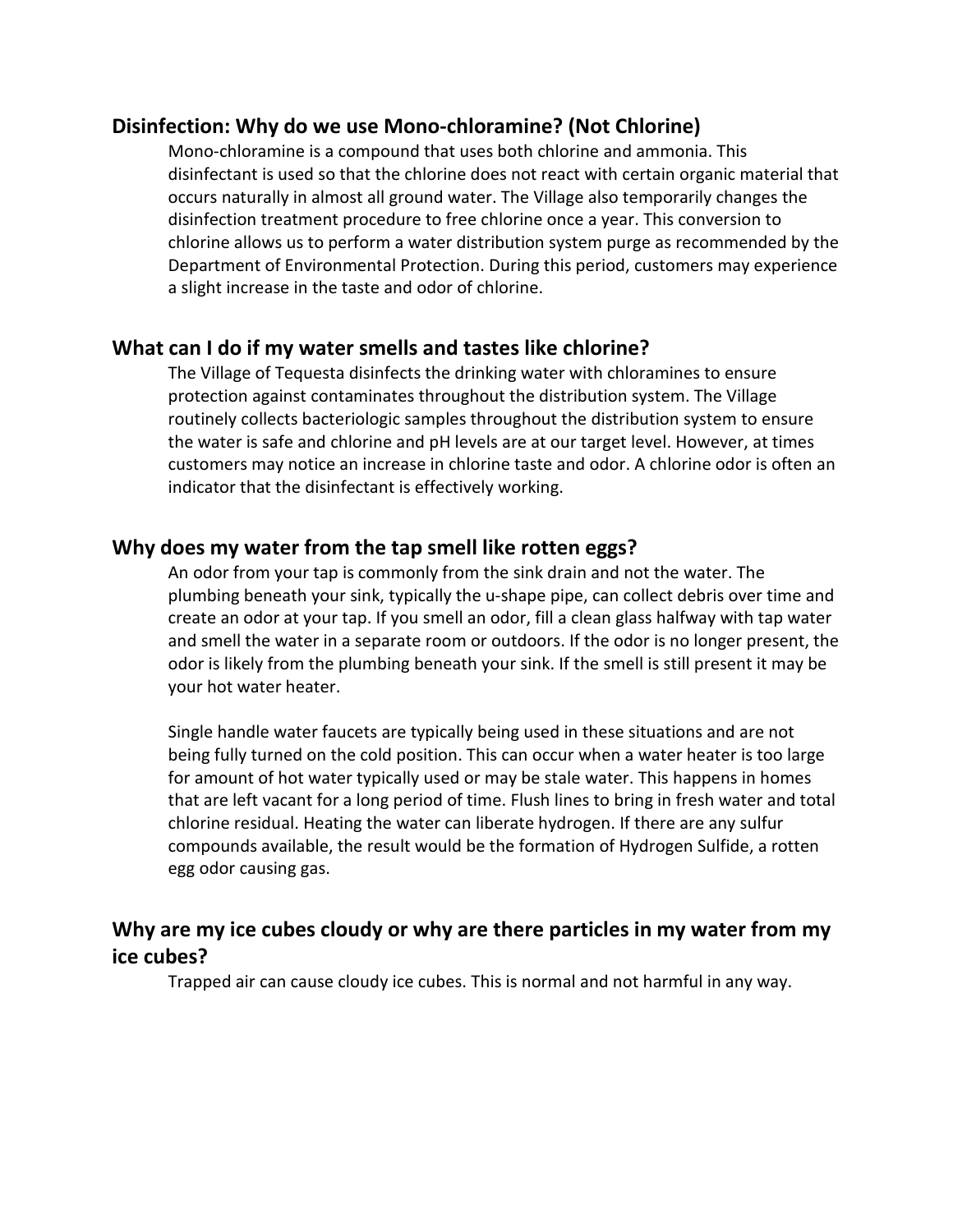#### **Why is there orange or pink material in both shower and bath?**

Pink residue is less likely a problem associated with water quality than with naturally occurring airborne bacteria, and also affected by the home owner's cleaning habits. The bacteria produces a pinkish film, and sometimes a dark gray film, on surfaces that are regularly moist, including shower heads, toilet bowls, bathtubs sink drains and tile. Short of buying pink fixtures, try to keep the problem areas as dry as possible. Don't close shower doors. Don't allow the shower curtain to stay folded over. Don't let water stand around the drains of the sink or bathtub. Keep the bathroom well ventilated. Yet, be aware that the film will most likely return in anywhere from a week to three months. Once the pink development begins it's very difficult to eradicate completely.

#### **Sometimes my water looks milky. Is it still safe to drink?**

In a drinking water system, the water travels under pressure. Occasionally, during maintenance work, air may become trapped inside these pipes and when the pipe is returned to service, the water pressure causes the air to dissolve into the water. Then, when the water comes out of the tap, it is no longer under pressure and the air that was dissolved in the water, comes out of solution forming very tiny bubbles. This causes the water to look milky. When poured into a glass, the milky water will start to clear from the bottom up - with the clear water slowly moving upward. Often, when the water is clearing, the water will effervesce like pop. Usually this milky appearance is only temporary and the water will soon return to normal. The water is still safe to drink.

#### **Dishwasher Problems? Staining or etching of dishes, glasses or silverware?**

Over a period of time etching is caused by dish washing detergents on pre – rinsed glasses / dishes. The recommendation is to use the proper amount of detergent for our hardness level, use a different product, or use a drying agent such as Jet Dry.

If you have staining or corrosion problems on your silverware, try separating the knives from other silverware. Some knives have a high carbon content and will develop surface rust or can cause surface rust on other utensils. Always hand wash and dry fine china, and real silverware.

#### **What are the causes of white residue?**

The two most common causes of white residue on dishes and household plumbing fixtures are water hardness or problems with home water heaters.

Hardness in water is made up primarily of two elements: calcium and magnesium. Both naturally exist in groundwater and surface water supplies.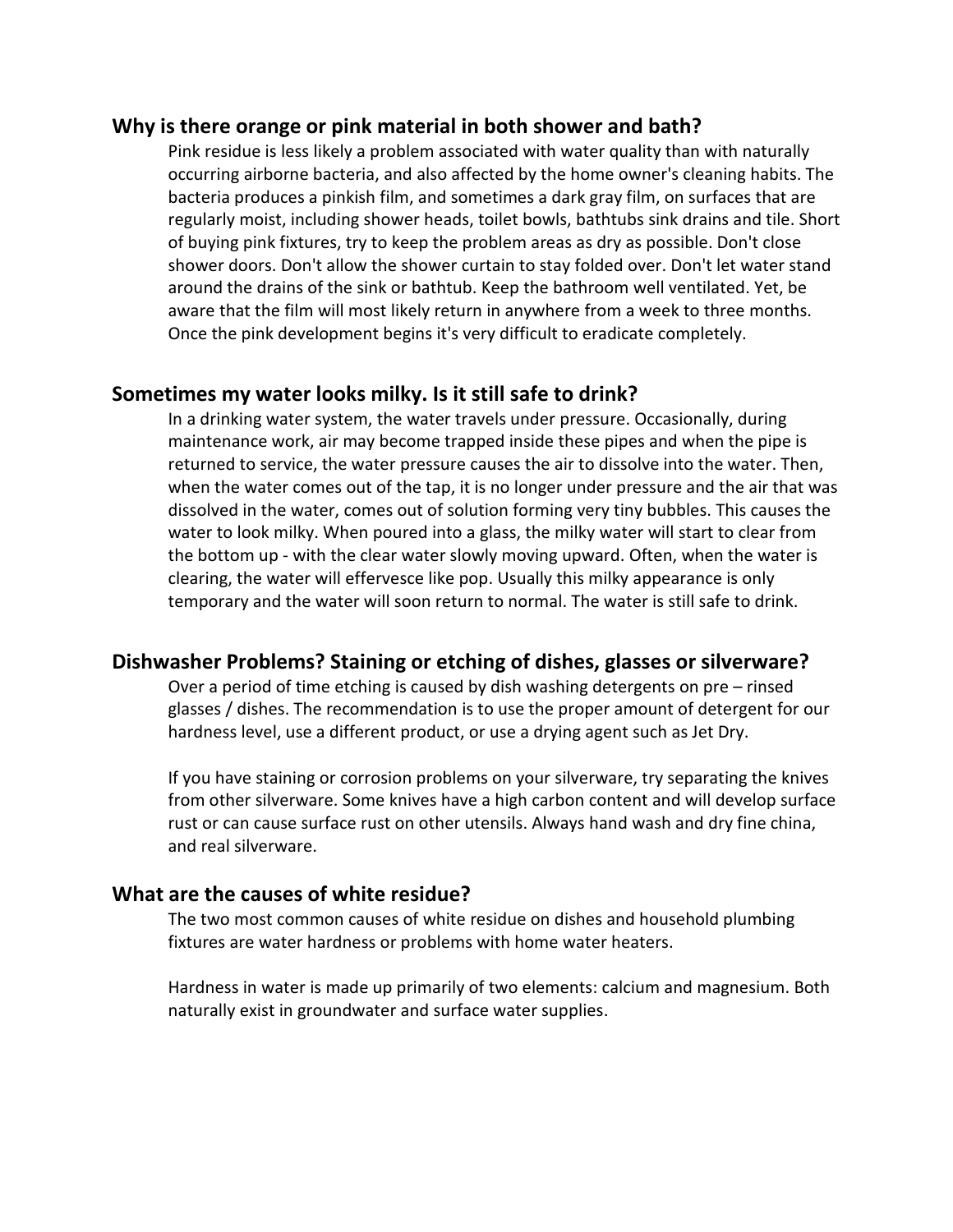## **How can I determine if the residue is the result of water hardness or my hot water tank?**

Collect some of the white flakes and try dissolving them in vinegar. If the material is calcium carbonate (hardness) it will foam and dissolve when it comes into contact with the vinegar. If the material does not dissolve, the problem might be the result of a faulty dip tube in your hot water heater. In addition, dip tube particles will float; hard water mineral buildup will usually sink. White particles, which are calcium carbonate, can also be easily crushed into a powder when rubbed between your fingers. Particles that are present due to dip tube problems will not crush when subjected to moderate pressure.

#### **Why does my dishwasher leave spots on my glasses?**

The spots that might appear on glassware after it is washed and air-dried are caused by harmless minerals (usually calcium), which remain on the glass when the water evaporates. Commercial products are available that allow the water to drain from the glassware more completely. Spots on glass shower doors appear for the same reason.

#### **Why are there white deposits found around my showerhead?**

If a particular area has hard water, it is most likely a result of the mineral deposits which form when the water evaporates. There are commercial products available in stores that will remove this buildup. Soaking the showerhead in a solution of white vinegar will also dissolve the deposits.

#### **Why do we sample for lead and copper?**

These are materials that are regulated by the United States Environmental Protection Agency and the Florida Department of Environmental Protection. We have to demonstrate that our water is stable and does not promote leaching of these materials into the water from household plumbing systems. Lead and copper are sampled every three years.

#### **Why are there white eggshell like particles clogging my faucet aerators?**

This problem may be coming from your hot water heater. The plastic dip tubes in water heaters often disintegrate with pieces going through the plumbing and being trapped in faucet aerators. The defective dip tubes tend to crumble and fall apart into the tank. Over time, the water's acidity levels and the temperature settings on the water heater can have an effect on the rate at which these particular tubes fall apart, scattering white plastic particles into your water supply. Call a licensed plumber to investigate the problem.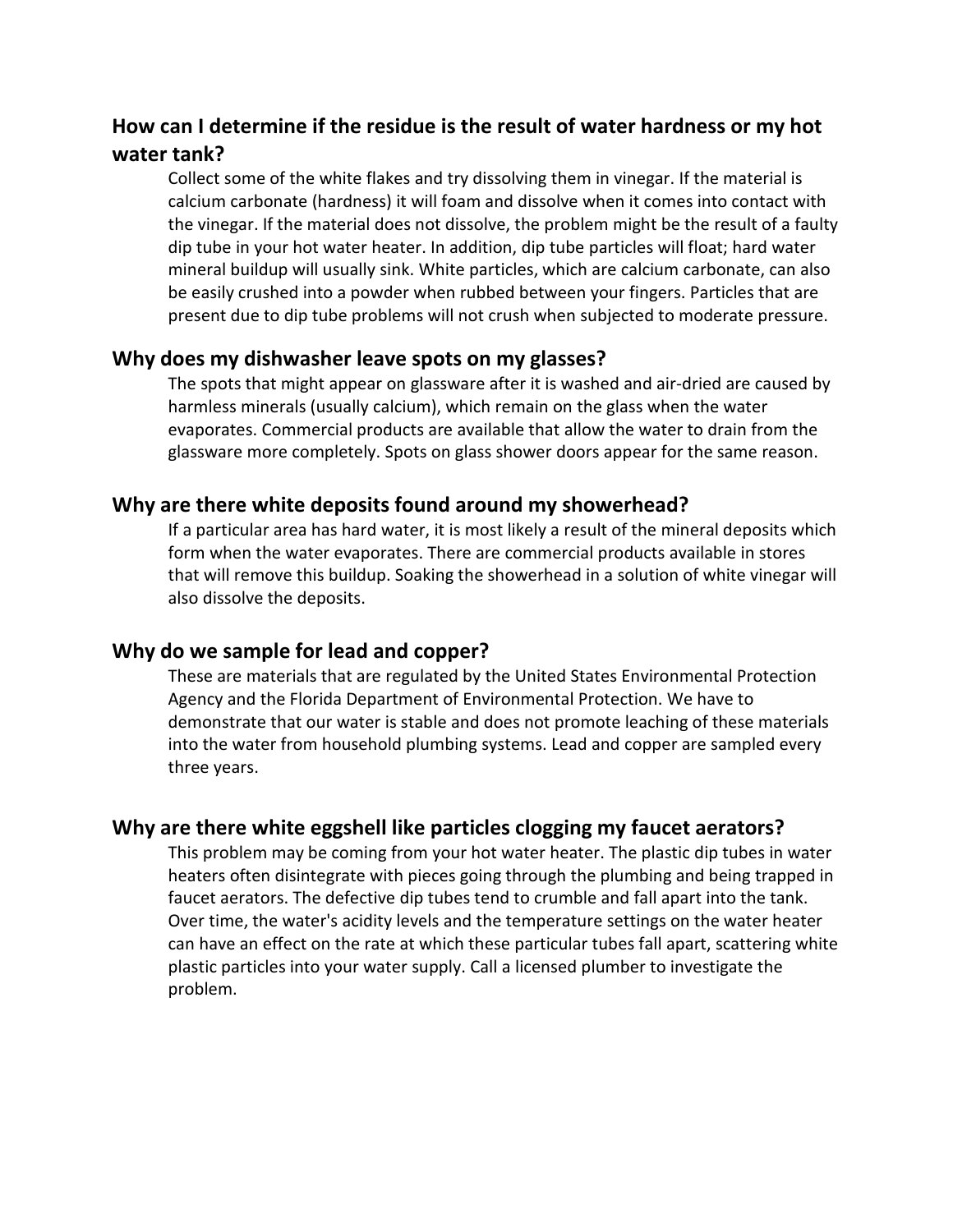#### **Why do I sometimes see technicians flushing fire hydrants?**

The Village of Tequesta's water quality technicians regularly flush fire hydrants throughout the distribution system to test chlorine and pH levels. When the Village is "flushing" the water lines you may see a fire hydrant wide-open allowing water to flow down the street. This process moves water through the pipelines at a fast enough rate to clean the lines, clear stagnant water, and ensure the water the Village delivers to your home is of the highest quality.

We appreciate concerns raised by our residents who call about what may be perceived as "wasting water," but rest assured we flush the lines because it is a necessary part of protecting our public health.

#### **Does the Village maintain the fire hydrants?**

The Village of Tequesta does hydrant maintenance regularly on all the fire hydrants throughout the Village and other unincorporated areas. Hydrants are flushed to ensure that they are properly serviced and working. When performing maintenance very little water is flowing so the possibility of water discoloration is slight but possible.

#### **Does the Village sample the drinking water?**

Yes, the Village of Tequesta takes bacteriological samples once a month to ensure safe drinking water. We also have water quality technicians flush water mains to check chlorine, pH, and other water quality parameters on a daily basis.

#### **Is bottled water safer than tap water?**

Not necessarily. Check the bottled water label or contact the bottled water supplier for test results on their product. Under special circumstances, such as during an emergency, bottled water can be a good choice. The U.S. Environmental Protection Agency regulates public water systems. As shown in our Water Quality Report, the Village's water supply meets all federal and state EPA drinking water standards. Bottled water must comply with Food and Drug Administration regulations. Most required monitoring under the FDA regulations is not as frequent as the monitoring done on Village's water under EPA regulations.

Depending on the source of the water and the treatment process, some bottled waters may contain more or less amounts of substances than tap water. Some studies have shown that microbial growth may occur in bottled water during storage due to the lack of residual disinfectant.

Aquafina states on their labels that its  $H_2O$  comes from public water sources. Nestlé Pure Life bottles will also indicate whether the water comes from public, private or deep well sources. Dasani acknowledges on its website, but not on the label itself, that it draws from local water.